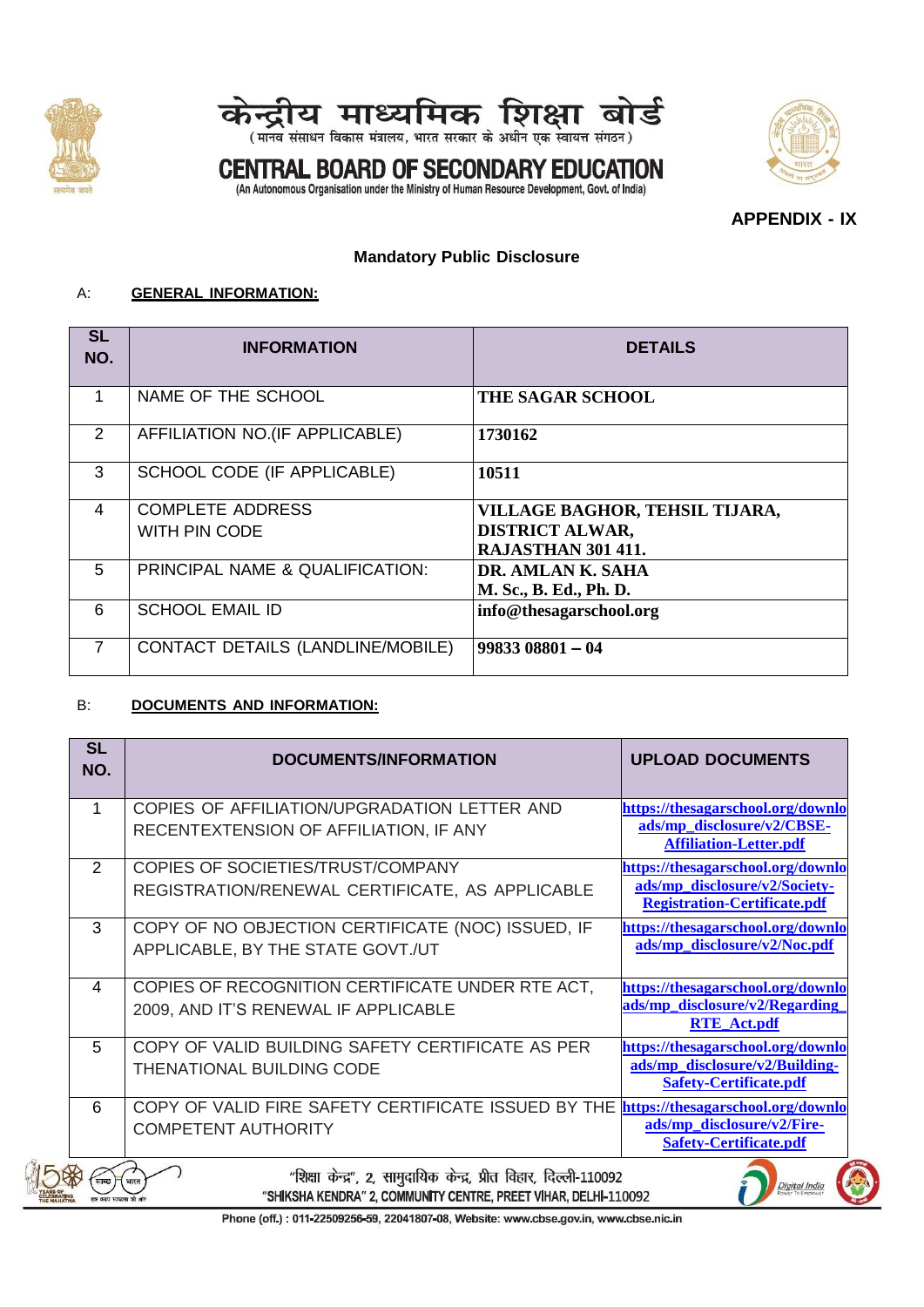

# माध्यमिक

(मानव संसाधन विकास मंत्रालय, भारत सरकार के अधीन एक स्वायत्त संगठन)



#### **CENTRAL BOARD OF SECONDARY EDUCATION** (An Autonomous Organisation under the Ministry of Human Resource Development, Govt, of India)

| COPY OF THE DEO CERTIFICATE SUBMITTED BY THE   | https://thesagarschool.org/downloa    |
|------------------------------------------------|---------------------------------------|
| SCHOOLFOR AFFILIATION/UPGRADATION/EXTENSION OF | ds/mp disclosure/v2/Self Certificat   |
| AFFILIATIONOR SELF CERTIFICATION BY SCHOOL     | ion Proforma.pdf                      |
| COPIES OF VALID WATER, HEALTH AND SANITATION   | https://thesagarschool.org/downloads/ |
| <b>CERTIFICATES</b>                            | mp_disclosure/v2/Health-Sanitation-   |
|                                                | <b>Certificate.pdf</b>                |

**NOTE:** THE SCHOOLS NEEDS TO UPLOAD THE SELF ATTESTED COPIES OF ABOVE LISTED DOCUMETNS BY CHAIRMAN/MANAGER/SECRETARY AND PRINCIPAL. IN CASE, IT IS NOTICED AT LATER STAGE THAT UPLOADED DOCUMENTS ARE NOT GENUINE THEN SCHOOL SHALL BE LIABLE FOR ACTION AS PER NORMS.

#### C: **RESULT AND ACADEMICS**:

| S.NO.         | <b>DOCUMENTS/INFORMATION</b>                                                   | <b>UPLOAD DOCUMENTS</b>                                                                |
|---------------|--------------------------------------------------------------------------------|----------------------------------------------------------------------------------------|
|               | FEE STRUCTURE OF THE SCHOOL                                                    | https://thesagarschool.org/downloads/mp di<br>sclosure/v2/Fee-Structure-2021-22.pdf    |
| $\mathcal{P}$ | ANNUAL ACADEMIC CALENDER.                                                      | https://thesagarschool.org/downloads/mp_di<br>sclosure/v2/Annual-Academic-Calendar.pdf |
| 3             | LIST OF SCHOOL MANAGEMENT COMMITTEE (SMC)                                      | https://thesagarschool.org/downloads/mp di<br>sclosure/v2/Smc-Members.pdf              |
| 4             | LIST OF PARENTS TEACHERS ASSOCIATION (PTA)<br><b>MEMBERS</b>                   | https://thesagarschool.org/downloads/mp_di<br>sclosure/v2/Pta-Members.pdf              |
| 5             | LAST THREE-YEAR RESULT OF THE BOARD<br><b>EXAMINATION ASPER APPLICABLILITY</b> | https://thesagarschool.org/downloads/mp di<br>sclosure/v2/Result-Last-3-Years.pdf      |

#### **RESULT CLASS: X**

| S.NO. | <b>YEAR</b> | <b>NO. OF REGISTERED</b><br><b>STUDENTS</b> | <b>NO. OF STUDENTS</b><br><b>PASSED</b> | <b>PASS</b><br><b>PERCENTAGE</b> | <b>REMARKS</b> |
|-------|-------------|---------------------------------------------|-----------------------------------------|----------------------------------|----------------|
|       | 2019        | 35                                          | 35                                      | 100%                             |                |
|       | 2020        | 40                                          | 40                                      | 100%                             |                |

#### **RESULT CLASS: XII**

| S.NO. | <b>YEAR</b> | <b>NO. OF REGISTERED</b><br><b>STUDENTS</b> | <b>NO. OF STUDENTS</b><br><b>PASSED</b> | <b>PASS</b><br><b>PERCENTAGE</b> | <b>REMARKS</b> |
|-------|-------------|---------------------------------------------|-----------------------------------------|----------------------------------|----------------|
|       | 2019        | 49                                          | 48                                      | 97.9%                            | ۰              |
|       | <b>2020</b> | 41                                          | 40                                      | $97.5\%$                         |                |



"शिक्षा केन्द्र", 2, सामुदायिक केन्द्र, प्रीत विहार, दिल्ली-110092 "SHIKSHA KENDRA" 2, COMMUNITY CENTRE, PREET VIHAR, DELHI-110092